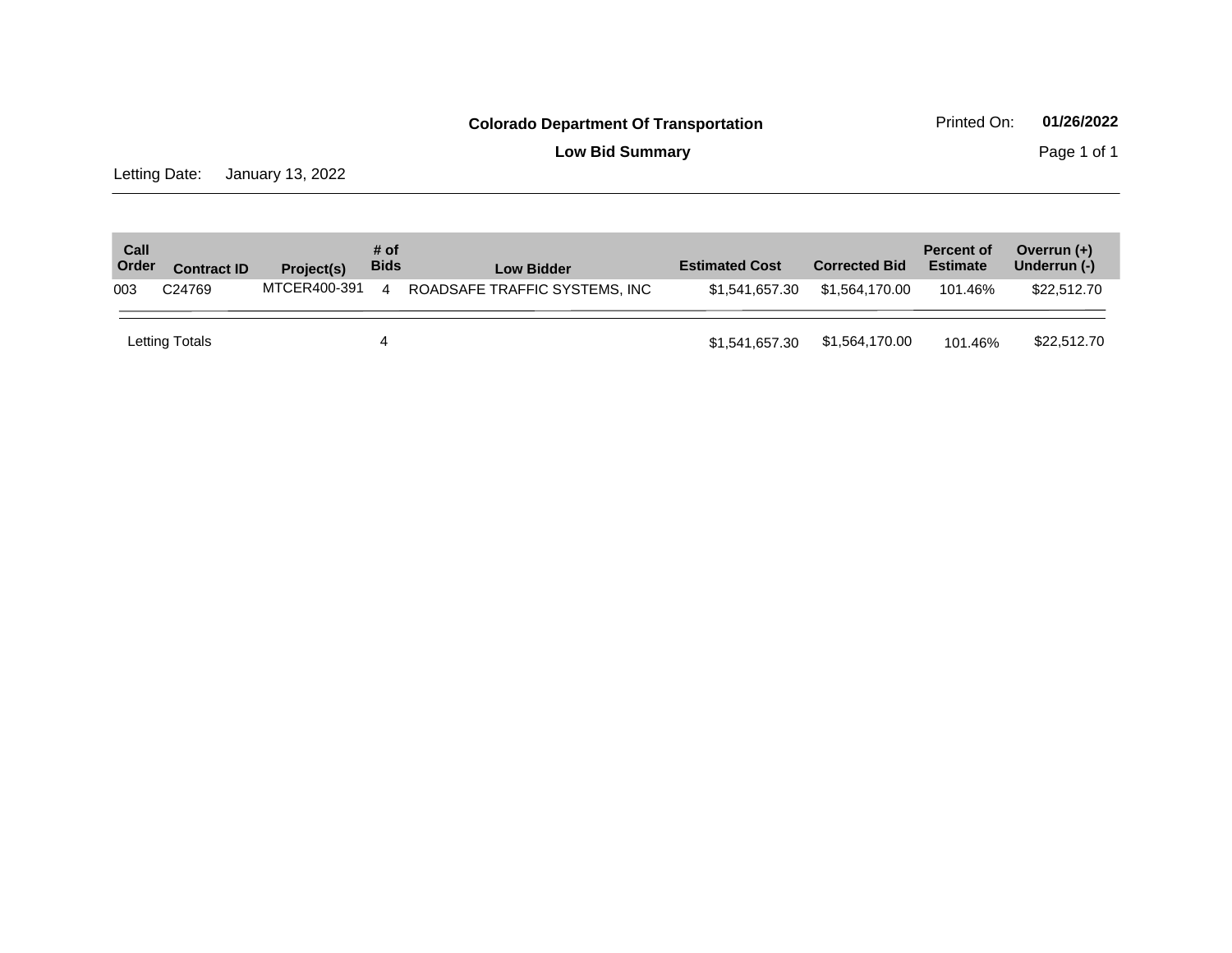|                              | <b>Colorado Department Of Transportation</b> | Printed On: | 01/26/2022 |             |
|------------------------------|----------------------------------------------|-------------|------------|-------------|
|                              | <b>Vendor Ranking</b>                        |             |            | Page 1 of 1 |
| <b>Contract Description:</b> | Contract ID:<br>C24769                       |             |            |             |

This project will remove and replace existing epoxy and thermoplastic pavement markings on various highway segments across Region 4.

| Rank | <b>Vendor ID</b> | <b>Vendor Name</b>                                              | <b>Total Bid</b> | <b>Percent Of</b><br><b>Low Bid</b> | <b>Percent Of</b><br><b>Estimate</b> |
|------|------------------|-----------------------------------------------------------------|------------------|-------------------------------------|--------------------------------------|
| 0    | -EST-            | <b>Engineer's Estimate</b>                                      | \$1,541,657.30   | 98.56%                              | 100.00%                              |
|      | 607A             | ROADSAFE TRAFFIC SYSTEMS, INC                                   | \$1,564,170.00   | 100.00%                             | 101.46%                              |
| 2    | 1531A            | Barricade Holding DBA Colorado Barricade Company                | \$1,802,409.14   | 115.23%                             | 116.91%                              |
| 3    | 162A             | KOLBE STRIPING INCORPORATED                                     | \$2,127,817.30   | 136.03%                             | 138.02%                              |
| 4    | 1701             | HARVEY CONTRACTORS INC. DBA AMERICAN STRIPING<br><b>COMPANY</b> | \$2,477,811.80   | 158.41%                             | 160.72%                              |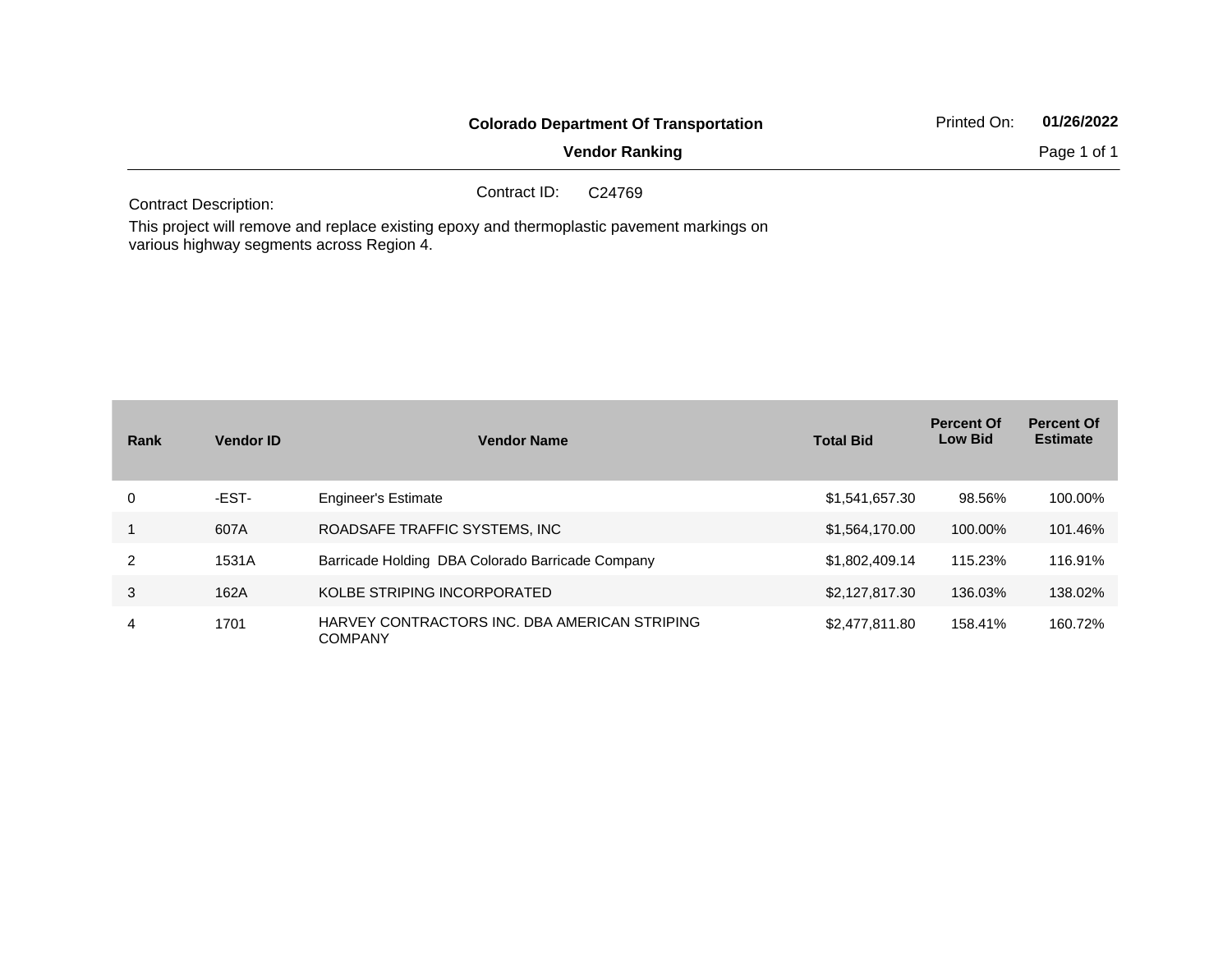| <b>Tabulation of Bids</b> |  |  |  |  |  |  |  |
|---------------------------|--|--|--|--|--|--|--|
| Contract ID: C24769       |  |  |  |  |  |  |  |

|                    |                                                                          |                          | $(0)$ -EST-<br><b>Engineer's Estimate</b> |                     | (1) 607A<br><b>ROADSAFE TRAFFIC</b><br><b>SYSTEMS, INC</b> |                     | (2) 1531A<br><b>Colorado Barricade</b><br>Company |                     |
|--------------------|--------------------------------------------------------------------------|--------------------------|-------------------------------------------|---------------------|------------------------------------------------------------|---------------------|---------------------------------------------------|---------------------|
| <b>Item Code</b>   | <b>Description</b>                                                       | Quantity                 | <b>Unit Price</b>                         | Amount              | <b>Unit Price</b>                                          | Amount              | <b>Unit Price</b>                                 | Amount              |
| <b>SECTION:</b>    | 0001<br><b>ROADWAY</b>                                                   |                          |                                           |                     |                                                            | LCC:                |                                                   |                     |
|                    | 202-00250 Removal of Pavement Marking                                    | <b>SF</b><br>481,308.000 |                                           | 0.60000 288,784.80  |                                                            | 0.30000 144,392.40  |                                                   | 0.43000 206,962.44  |
|                    | 620-00020 Sanitary Facility                                              | 2.000 EACH               | 1,500.00000                               | 3,000.00            | 1,000.00000                                                | 2,000.00            | 2,000.00000                                       | 4.000.00            |
|                    | 626-00000 Mobilization                                                   | 1.000<br>L S             | 50,000.00000 50,000.00                    |                     | 45,000.00000 45,000.00                                     |                     | 30,000.00000                                      | 30,000.00           |
|                    | 627-00008 Modified Epoxy Pavement Marking                                | 6.541.000<br>GAL         |                                           | 68,00000 444.788.00 |                                                            | 85.75000 560,890.75 |                                                   | 95.00000 621,395.00 |
| 627-30405          | <b>Preformed Thermoplastic Pavement</b><br>Marking (Word-Symbol)         | <b>SF</b><br>26,783.000  |                                           | 12.50000 334,787.50 |                                                            | 15.05000 403,084.15 |                                                   | 15.90000 425,849.70 |
|                    | 627-30410 Preformed Thermoplastic Pavement<br>Marking (Xwalk-Stop Line)  | <b>SF</b><br>34,174.000  |                                           | 10.50000 358,827.00 |                                                            | 11.05000 377,622.70 |                                                   | 13.00000 444,262.00 |
| 630-00000 Flagging |                                                                          | 600,000 HOUR             | 20,00000                                  | 12,000.00           | 12.00000                                                   | 7,200.00            | 30.00000                                          | 18,000.00           |
|                    | 630-00012 Traffic Control Management                                     | 65.000<br><b>DAY</b>     | 250,00000                                 | 16,250.00           | 250.00000                                                  | 16,250.00           | 450.00000                                         | 29,250.00           |
| 630-80305          | <b>Flagging Station Light</b>                                            | 4.000 EACH               | 400.00000                                 | 1.600.00            | 250.00000                                                  | 1,000.00            | 500.00000                                         | 2,000.00            |
| 630-80341          | Construction Traffic Sign (Panel Size A)                                 | 56.000 EACH              | 20.00000                                  | 1,120.00            | 5.00000                                                    | 280.00              | 15,00000                                          | 840.00              |
|                    | 630-80342 Construction Traffic Sign (Panel Size B)                       | 40,000 EACH              | 20.00000                                  | 800.00              | 5.00000                                                    | 200.00              | 20.00000                                          | 800.00              |
|                    | 630-80355 Portable Message Sign Panel                                    | 2.000 EACH               | 6,000.00000                               | 12,000.00           | 500.00000                                                  | 1,000.00            | 1,500.00000                                       | 3,000.00            |
|                    | 630-80358 Advance Warning Flashing or Sequencing<br>Arrow Panel (C Type) | 2,000 EACH               | 300.00000                                 | 600.00              | 750.00000                                                  | 1,500.00            | 525.00000                                         | 1,050.00            |
|                    | 630-80380 Traffic Cone                                                   | 300.000 EACH             | 6.00000                                   | 1,800.00            | 5.00000                                                    | 1,500.00            | 5.00000                                           | 1,500.00            |
|                    | 630-80393 Stackable Vertical Panels                                      | 50.000 EACH              | 6.00000                                   | 300.00              | 5.00000                                                    | 250.00              | 10.00000                                          | 500.00              |

Page 1 of 4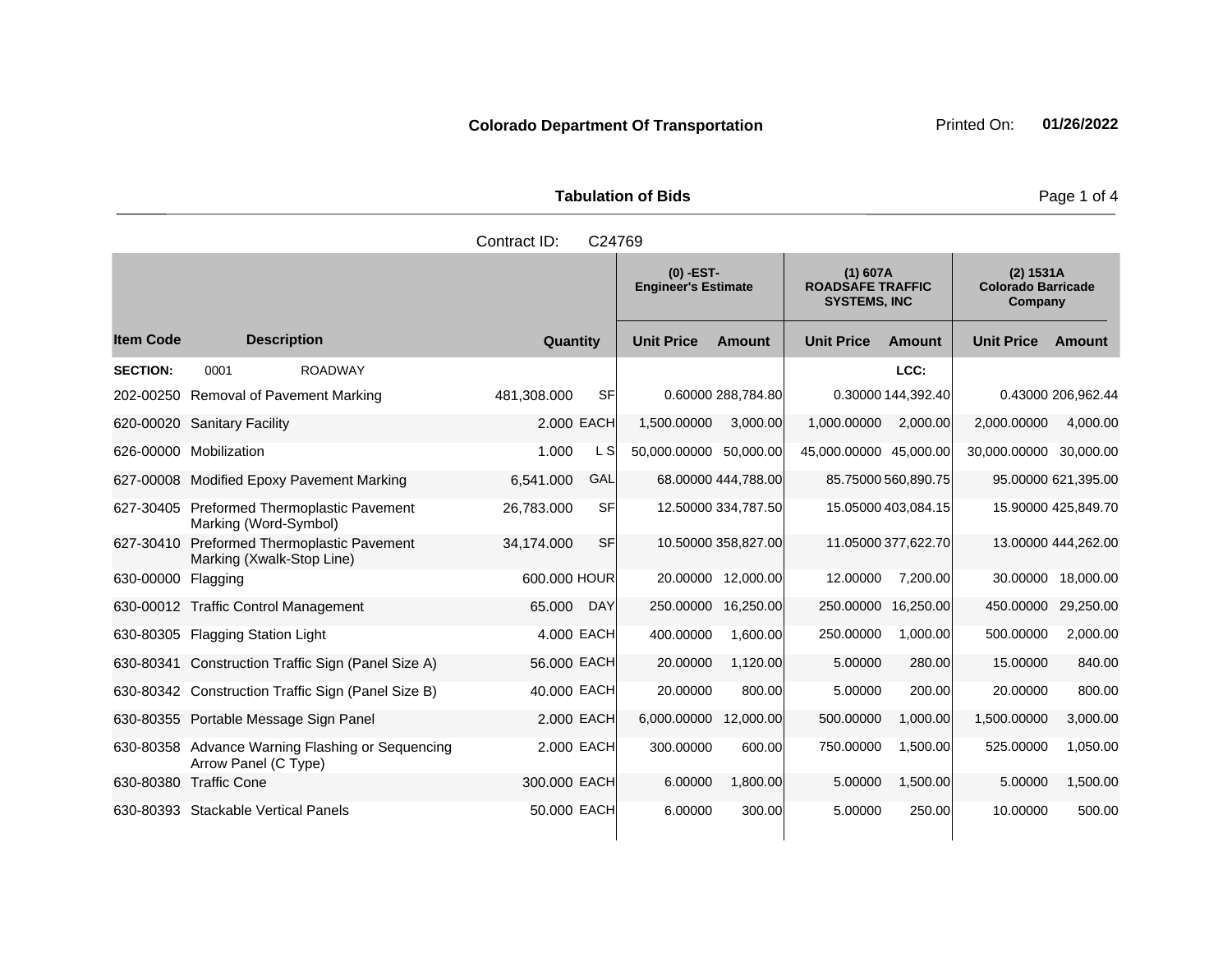|                        | Contract ID:<br>C24769                                      |            |                                           |                |                                                              |                |                                                   |                |  |
|------------------------|-------------------------------------------------------------|------------|-------------------------------------------|----------------|--------------------------------------------------------------|----------------|---------------------------------------------------|----------------|--|
|                        |                                                             |            | $(0)$ -EST-<br><b>Engineer's Estimate</b> |                | $(1)$ 607A<br><b>ROADSAFE TRAFFIC</b><br><b>SYSTEMS, INC</b> |                | (2) 1531A<br><b>Colorado Barricade</b><br>Company |                |  |
| <b>Item Code</b>       | <b>Description</b>                                          | Quantity   | <b>Unit Price</b>                         | Amount         | <b>Unit Price</b>                                            | Amount         | <b>Unit Price</b>                                 | Amount         |  |
| <b>SECTION:</b>        | <b>ROADWAY</b><br>0001                                      |            |                                           |                |                                                              | LCC:           |                                                   |                |  |
| 630-85040              | Impact Attenuator (Truck Mounted<br>Attenuator) (Temporary) | 2.000 EACH | 7,500.00000                               | 15,000.00      | 1,000.00000                                                  | 2,000.00       | 6,500.00000                                       | 13,000.00      |  |
| <b>Section Totals:</b> |                                                             |            |                                           | \$1,541,657.30 |                                                              | \$1,564,170.00 |                                                   | \$1,802,409.14 |  |
|                        | <b>Contract Grand Totals</b>                                |            |                                           | \$1,541,657.30 |                                                              | \$1,564,170.00 |                                                   | \$1,802,409.14 |  |

## **Tabulation of Bids** Page 2 of 4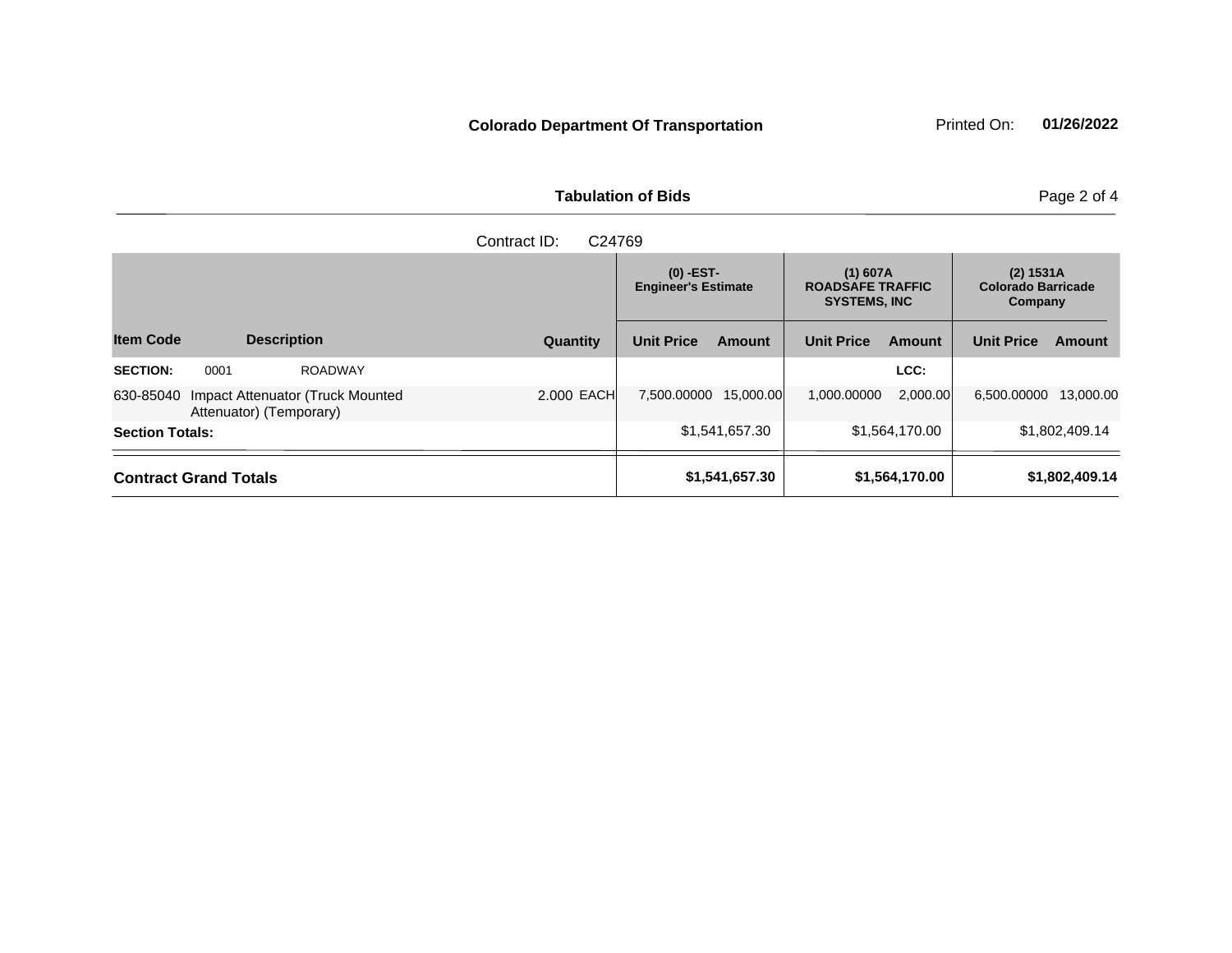| <b>Tabulation of Bids</b> |  |
|---------------------------|--|
|                           |  |

|                    |                                                                          | Contract ID:    | C24769    |                                        |                     |                                                     |                     |                   |        |
|--------------------|--------------------------------------------------------------------------|-----------------|-----------|----------------------------------------|---------------------|-----------------------------------------------------|---------------------|-------------------|--------|
|                    |                                                                          |                 |           | (3) 162A<br><b>KOLBE STRIPING INC.</b> |                     | (4) 1701<br><b>HARVEY CONTRACTORS</b><br><b>INC</b> |                     |                   |        |
| <b>Item Code</b>   | <b>Description</b>                                                       | <b>Quantity</b> |           | <b>Unit Price</b>                      | Amount              | <b>Unit Price</b>                                   | <b>Amount</b>       | <b>Unit Price</b> | Amount |
| <b>SECTION:</b>    | 0001<br><b>ROADWAY</b>                                                   |                 |           |                                        |                     |                                                     | LCC:                |                   |        |
|                    | 202-00250 Removal of Pavement Marking                                    | 481,308.000     | <b>SF</b> |                                        | 0.60000 288,784.80  |                                                     | 0.85000 409,111.80  |                   |        |
|                    | 620-00020 Sanitary Facility                                              | 2.000 EACH      |           | 1,500.00000                            | 3,000.00            | 7,500.00000 15,000.00                               |                     |                   |        |
|                    | 626-00000 Mobilization                                                   | 1.000           | L S       | 95,000.00000 95,000.00                 |                     | 125,000.00000 125,000.00                            |                     |                   |        |
|                    | 627-00008 Modified Epoxy Pavement Marking                                | 6,541.000       | GAL       |                                        | 98.00000 641,018.00 |                                                     | 95.00000 621,395.00 |                   |        |
|                    | 627-30405 Preformed Thermoplastic Pavement<br>Marking (Word-Symbol)      | 26,783.000      | <b>SF</b> |                                        | 17.50000 468,702.50 |                                                     | 20.00000 535,660.00 |                   |        |
|                    | 627-30410 Preformed Thermoplastic Pavement<br>Marking (Xwalk-Stop Line)  | 34,174.000      | <b>SF</b> |                                        | 13.00000 444,262.00 |                                                     | 15.00000 512,610.00 |                   |        |
| 630-00000 Flagging |                                                                          | 600.000 HOUR    |           |                                        | 35.00000 21,000.00  |                                                     | 32.00000 19,200.00  |                   |        |
|                    | 630-00012 Traffic Control Management                                     | 65.000          | DAY       | 1,200.00000 78,000.00                  |                     |                                                     | 725.00000 47,125.00 |                   |        |
|                    | 630-80305 Flagging Station Light                                         | 4.000 EACH      |           | 250.00000                              | 1,000.00            | 1,250.00000                                         | 5,000.00            |                   |        |
|                    | 630-80341 Construction Traffic Sign (Panel Size A)                       | 56.000 EACH     |           | 50.00000                               | 2,800.00            | 10.00000                                            | 560.00              |                   |        |
|                    | 630-80342 Construction Traffic Sign (Panel Size B)                       | 40.000 EACH     |           | 50.00000                               | 2,000.00            | 10.00000                                            | 400.00              |                   |        |
|                    | 630-80355 Portable Message Sign Panel                                    | 2.000 EACH      |           | 3,500.00000                            | 7,000.00            | 15,000.00000                                        | 30,000.00           |                   |        |
|                    | 630-80358 Advance Warning Flashing or Sequencing<br>Arrow Panel (C Type) | 2.000 EACH      |           | 250.00000                              | 500.00              | 1,500.00000                                         | 3,000.00            |                   |        |
|                    | 630-80380 Traffic Cone                                                   | 300.000 EACH    |           | 10.00000                               | 3,000.00            | 10.00000                                            | 3,000.00            |                   |        |

Page 3 of 4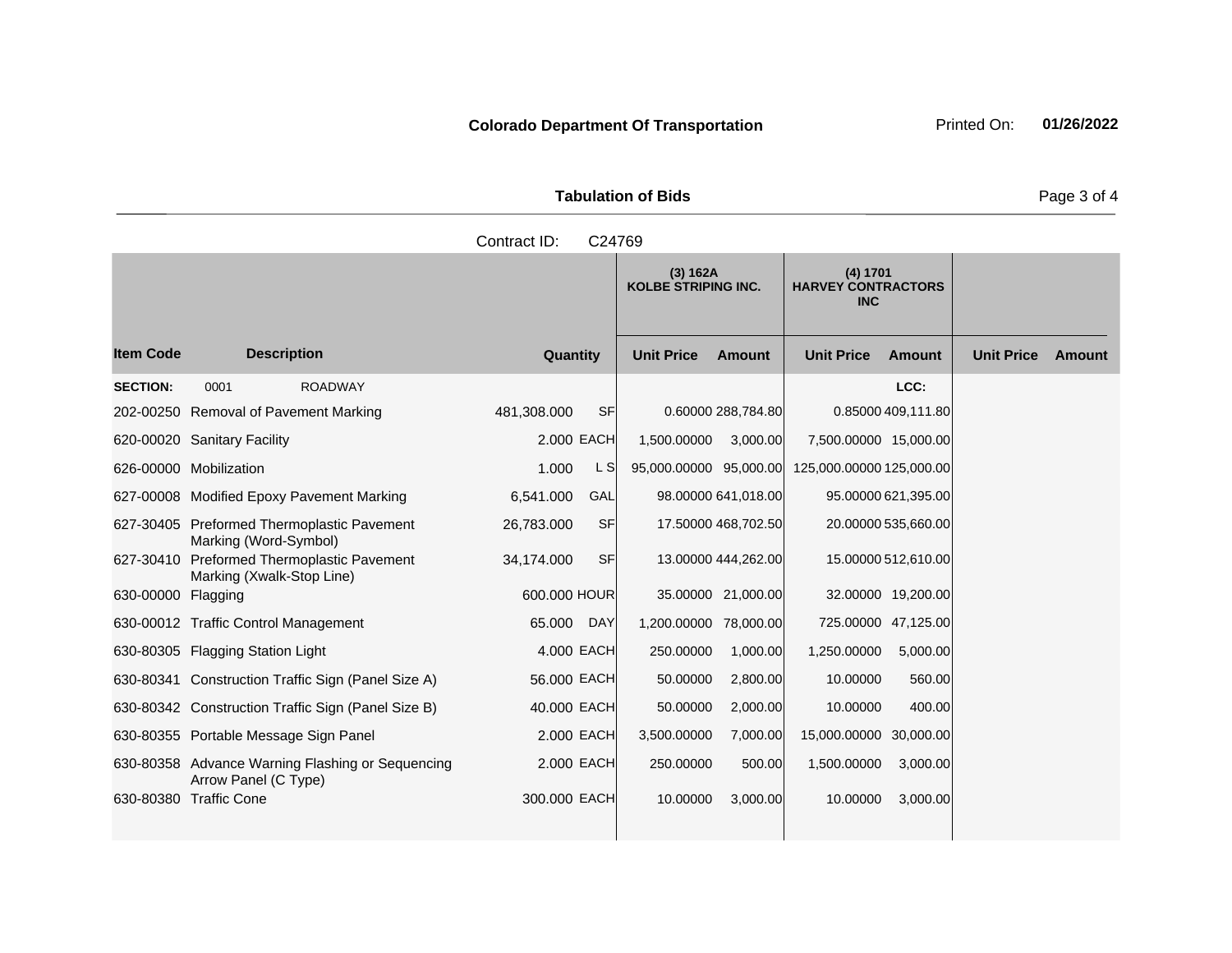**Tabulation of Bids** Page 4 of 4

| Contract ID: C24769 |  |
|---------------------|--|

|                        |                                                                       |                |              | KOLBE STRIPING INC.    |                | <b>HARVEY CONTRACTORS</b><br>INC. |                |                   |               |
|------------------------|-----------------------------------------------------------------------|----------------|--------------|------------------------|----------------|-----------------------------------|----------------|-------------------|---------------|
| <b>Item Code</b>       | <b>Description</b>                                                    |                | Quantity     | <b>Unit Price</b>      | <b>Amount</b>  | <b>Unit Price</b>                 | <b>Amount</b>  | <b>Unit Price</b> | <b>Amount</b> |
| <b>SECTION:</b>        | 0001                                                                  | <b>ROADWAY</b> |              |                        |                |                                   | LCC:           |                   |               |
|                        | 630-80393 Stackable Vertical Panels                                   |                | 50,000 EACH  | 35,00000               | 1.750.00       | 15,00000                          | 750.00         |                   |               |
|                        | 630-85040 Impact Attenuator (Truck Mounted<br>Attenuator) (Temporary) |                | $2.000$ EACH | 35.000.00000 70.000.00 |                | 75,000.00000 150,000.00           |                |                   |               |
| <b>Section Totals:</b> |                                                                       |                |              |                        | \$2,127,817.30 |                                   | \$2,477,811.80 |                   |               |
|                        | <b>Contract Grand Totals</b>                                          |                |              |                        | \$2,127,817.30 |                                   | \$2,477,811.80 |                   |               |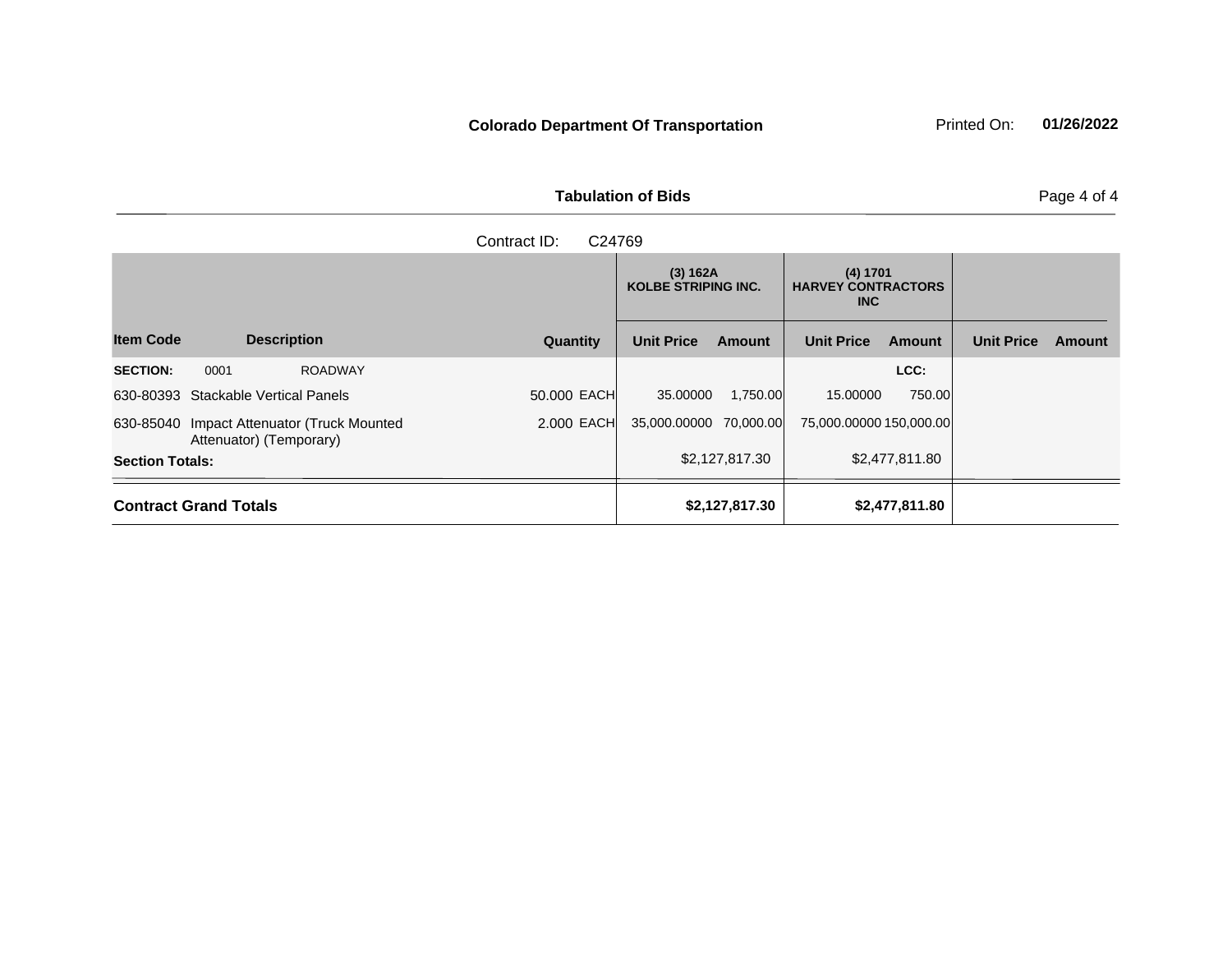**Low Bid Item Analysis Page 1 of 2** 

| Line            | Item/<br><b>Description</b>                    | Quantity                                               | Estimated<br>Price | <b>Bid Price/</b><br>Units | Estimated<br>Amount | <b>Bid Amount</b> | <b>Bid Est</b><br>$\%$ | Overrun $(+)$<br>Underrun (-) |
|-----------------|------------------------------------------------|--------------------------------------------------------|--------------------|----------------------------|---------------------|-------------------|------------------------|-------------------------------|
| <b>SECTION:</b> | 0001                                           | <b>ROADWAY</b>                                         |                    |                            |                     |                   |                        |                               |
| 0005            | 202-00250<br>Removal of Pavement Marking       | 481,308.00                                             | 0.60000            | 0.30000<br><b>SF</b>       | 288,784.80          | 144,392.40        | 50.00%                 | $-144,392.40$                 |
| 0010            | 620-00020<br><b>Sanitary Facility</b>          | 2.000                                                  | 1,500.00000        | 1,000.00000<br><b>EACH</b> | 3,000.00            | 2,000.00          | 66.67%                 | $-1,000.00$                   |
| 0015            | 626-00000<br>Mobilization                      | 1.000                                                  | 50,000.00000       | 45,000.00000<br>L S        | 50,000.00           | 45,000.00         | 90.00%                 | $-5,000.00$                   |
| 0020            | 627-00008                                      | 6,541.000<br>Modified Epoxy Pavement Marking           | 68.00000           | 85.75000<br>GAL            | 444,788.00          | 560,890.75        | 126.10%                | 116,102.75                    |
| 0025            | 627-30405<br>(Word-Symbol)                     | 26,783.000<br>Preformed Thermoplastic Pavement Marking | 12.50000           | 15.05000<br><b>SF</b>      | 334,787.50          | 403,084.15        | 120.40%                | 68,296.65                     |
| 0030            | 627-30410<br>(Xwalk-Stop Line)                 | 34,174.000<br>Preformed Thermoplastic Pavement Marking | 10.50000           | 11.05000<br><b>SF</b>      | 358,827.00          | 377,622.70        | 105.24%                | 18,795.70                     |
| 0035            | 630-00000<br>Flagging                          | 600.000                                                | 20.00000           | 12.00000<br><b>HOUR</b>    | 12,000.00           | 7,200.00          | 60.00%                 | $-4,800.00$                   |
| 0040            | 630-00012<br><b>Traffic Control Management</b> | 65.000                                                 | 250.00000          | 250.00000<br><b>DAY</b>    | 16,250.00           | 16,250.00         | 100.00%                | 0.00                          |
| 0045            | 630-80305<br><b>Flagging Station Light</b>     | 4.000                                                  | 400.00000          | 250.00000<br><b>EACH</b>   | 1,600.00            | 1,000.00          | 62.50%                 | $-600.00$                     |
| 0050            | 630-80341                                      | 56,000<br>Construction Traffic Sign (Panel Size A)     | 20.00000           | 5.00000<br><b>EACH</b>     | 1,120.00            | 280.00            | 25.00%                 | $-840.00$                     |
| 0055            | 630-80342                                      | 40.000<br>Construction Traffic Sign (Panel Size B)     | 20.00000           | 5.00000<br><b>EACH</b>     | 800.00              | 200.00            | 25.00%                 | $-600.00$                     |

Contract ID: C24769